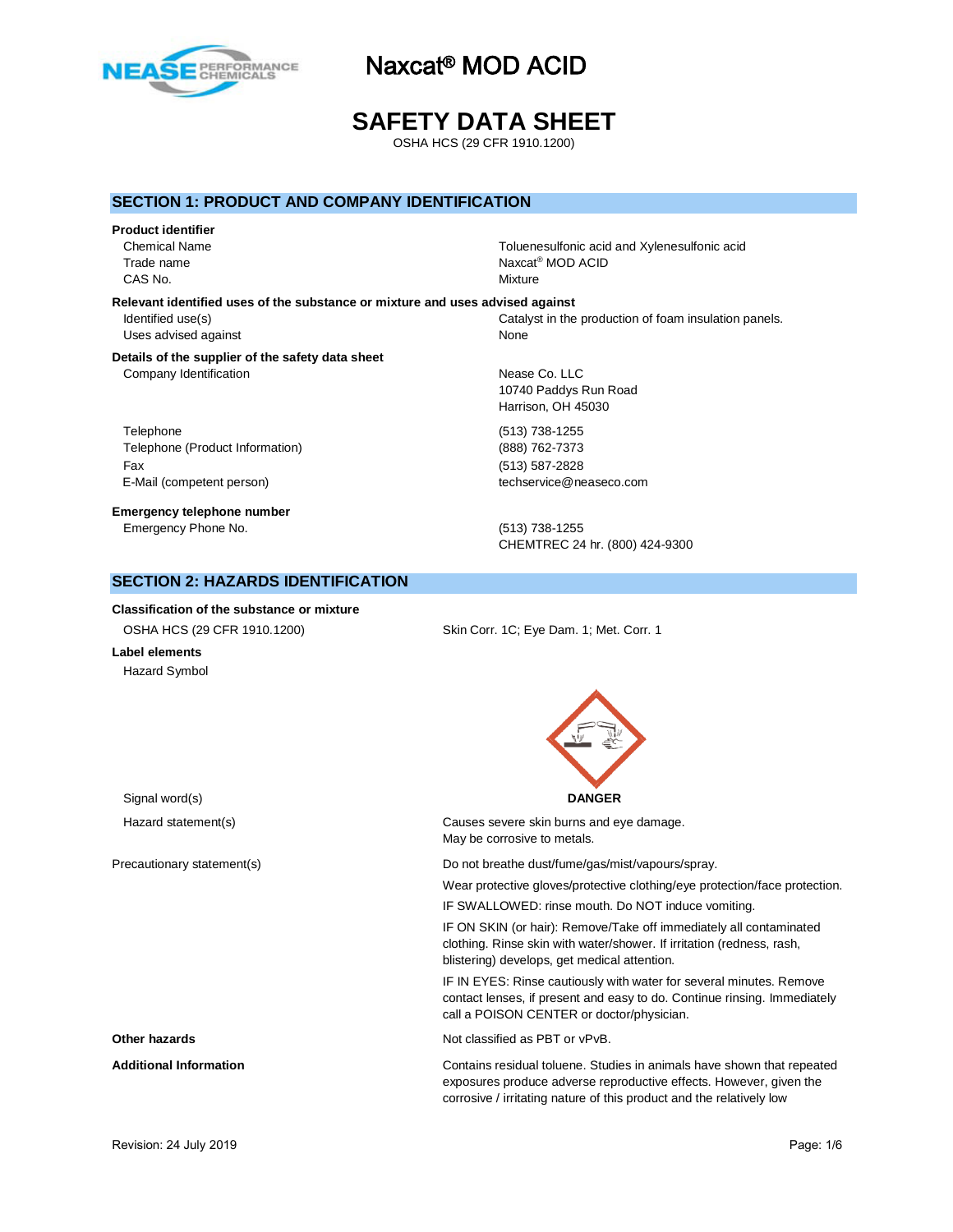

concentration of toluene present, this product is not considered to pose a reproductive risk to humans.

## **SECTION 3: COMPOSITION/INFORMATION ON INGREDIENTS**

| Hazardous ingredient(s)    | $%$ W/W | CAS No.    | Hazard statement(s)                      |
|----------------------------|---------|------------|------------------------------------------|
| o,p - Toluenesulfonic acid | 61%     | $88-20-0$  | May be corrosive to metals               |
|                            |         | 104-15-4   | Causes severe skin burns and eye damage. |
| Xylenesulfonic acid        | 31%     | 25321-41-9 | May be corrosive to metals               |
|                            |         |            | Causes severe skin burns and eye damage. |
| Sulfuric acid              | $<$ 2%  | 7664-93-9  | Causes severe skin burns and eye damage. |

**Additional Information -** Substances in the product which may present a health or environmental hazard, or which have been assigned occupational exposure limits, are detailed below.

- Toluene (CAS No. 108-88-3) <1%

- Xylene (CAS No. 1330-20-7) <1%

## **SECTION 4: FIRST AID MEASURES**



## **Description of first aid measures**

| <b>Inhalation</b>                                                             | Remove to fresh air and keep at rest in a position comfortable for breathing.<br>If breathing is laboured, administer oxygen. If symptoms occur obtain<br>medical attention. |  |  |
|-------------------------------------------------------------------------------|------------------------------------------------------------------------------------------------------------------------------------------------------------------------------|--|--|
| <b>Skin Contact</b>                                                           | Wash affected skin with plenty of water. Remove contaminated clothing<br>immediately. If irritation (redness, rash, blistering) develops, get medical<br>attention.          |  |  |
| Eye Contact                                                                   | Rinse cautiously with water for several minutes. Remove contact lenses, if<br>present and easy to do. Continue rinsing. Get medical advice/attention.                        |  |  |
| Ingestion                                                                     | If ingested, rinse mouth. Do not induce vomiting. Seek medical treatment.                                                                                                    |  |  |
| Most important symptoms and effects, both<br>acute and delayed                | None                                                                                                                                                                         |  |  |
| Indication of any immediate medical attention<br>and special treatment needed | None                                                                                                                                                                         |  |  |

## **SECTION 5: FIRE-FIGHTING MEASURES**

| <b>Extinguishing media</b>                                       |                                                                                                          |
|------------------------------------------------------------------|----------------------------------------------------------------------------------------------------------|
| -Suitable Extinguishing Media<br>-Unsuitable Extinguishing Media | Extinguish with waterspray, dry chemical, sand or carbon dioxide.<br>None anticipated.                   |
| Special hazards arising from the substance or<br>mixture         | None anticipated.                                                                                        |
| <b>Advice for fire-fighters</b>                                  | Fire fighters should wear complete protective clothing including self-<br>contained breathing apparatus. |

## **SECTION 6: ACCIDENTAL RELEASE MEASURES**

| Personal precautions, protective equipment<br>and emergency procedures | Put on protective equipment before entering danger area. |
|------------------------------------------------------------------------|----------------------------------------------------------|
| <b>Environmental precautions</b>                                       | Do not allow to enter drains, sewers or watercourses.    |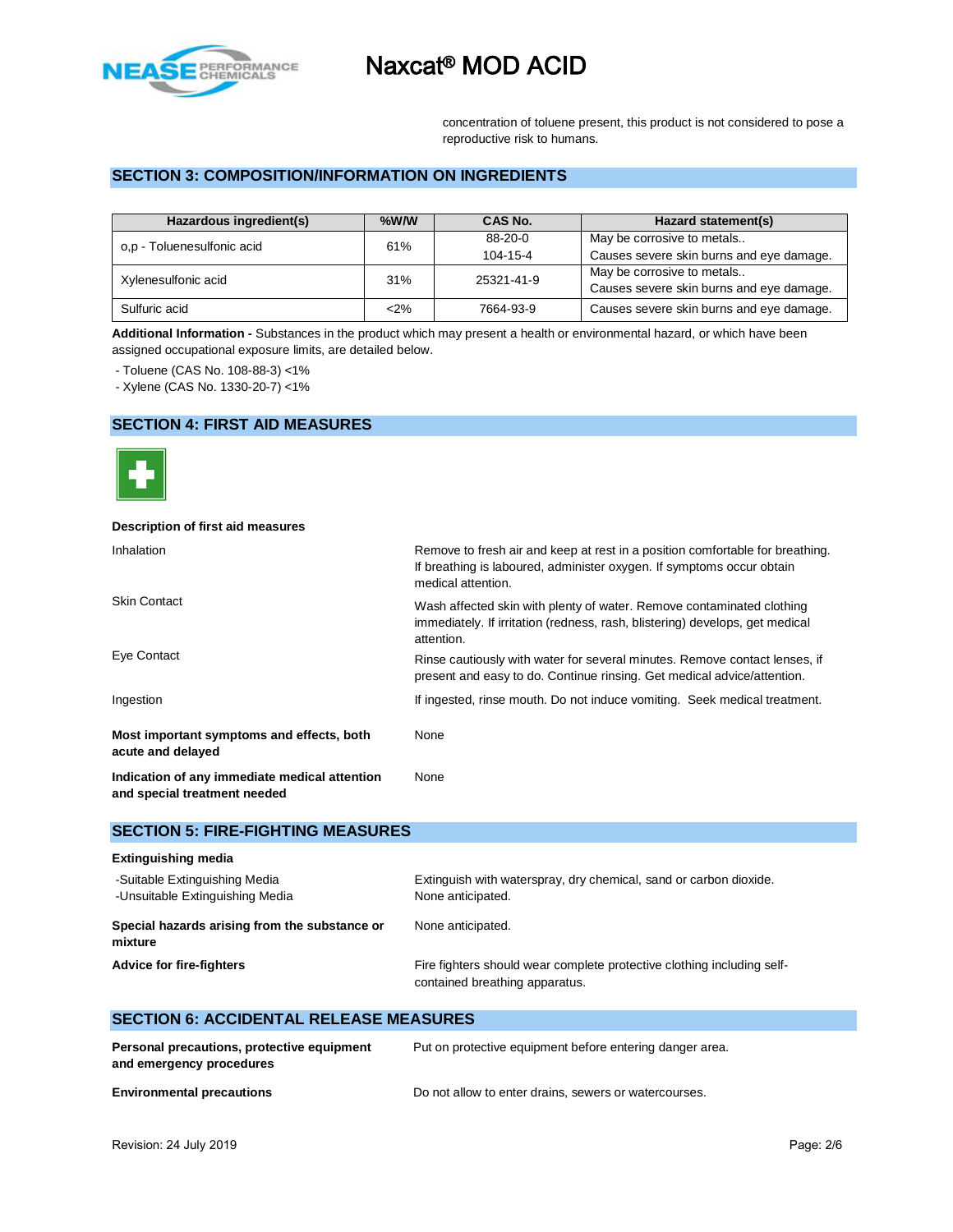

|             | Methods and material for containment and |  |
|-------------|------------------------------------------|--|
| cleaning up |                                          |  |

**Reference to other sections None Additional Information** None

Contain spillages with sand, earth or any suitable adsorbent material. Transfer to a container for disposal or recovery. Wash the spillage area with water. If possible prevent water running into sewers.

## **SECTION 7: HANDLING AND STORAGE**

**Precautions for safe handling** Do not get in eyes, on skin, or on clothing.

**Conditions for safe storage, including any incompatibilities**

| -Storage Temperature    | Store at room temperature.                                                                                      |
|-------------------------|-----------------------------------------------------------------------------------------------------------------|
| -Incompatible materials | Attacks many materials and clothing. Keep away from oxidising agents.<br>Keep container tightly closed and dry. |
| Specific end use(s)     | Catalyst in the production of foam insulation panels.                                                           |

## **SECTION 8: EXPOSURE CONTROLS/PERSONAL PROTECTION**

## **Control parameters**

## **Occupational exposure limits**

|                   |                | LTEL (8 hr TWA ppm) |                            | STEL (ppm)  |             |                                |
|-------------------|----------------|---------------------|----------------------------|-------------|-------------|--------------------------------|
| <b>SUBSTANCE.</b> | <b>CAS No.</b> | PEL (OSHA)          | <b>TLV (ACGIH)</b>         | PEL (OSHA)  | TLV (ACGIH) | Note:                          |
| Sulfuric acid     | 7664-93-9      | mq/m <sup>3</sup>   | $0.2 \text{ ma/m}^{3}$ (T) | ----        | $---$       | <sup>⊓</sup> Thoracic fraction |
| Toluene           | 108-88-3       | 200                 | 20                         | 300 ceiling | $---$       | 500 10min. peak                |
| Xvlene            | 1330-20-7      | 100                 | 100                        | $\cdots$    | 150         |                                |

# **Exposure controls**

**Recommended monitoring method** NIOSH 5043, NIOSH 7903, and NIOSH 1501

Appropriate engineering controls **Appropriate engineering controls** Local exhaust required.

## **Personal protection equipment**

Eye/face protection The following to be used as necessary: Goggles giving complete



protection to eyes. Full face shield.





Skin protection (Hand protection/ Other) The following to be used as necessary:Gloves (Neoprene or Natural rubber). Chemical protection suit. Wear safety or chemical resistant shoes or boots. Check with protective equipment manufacturer's data.

Respiratory protection **No personal respiratory protective equipment normally required.** 

Thermal hazards Use gloves with insulation for thermal protection, when needed.

**Environmental Exposure Controls Exposure Controls Do not allow to enter drains, sewers or watercourses.** 

## **SECTION 9: PHYSICAL AND CHEMICAL PROPERTIES**

**Information on basic physical and chemical properties**

Appearance Liquid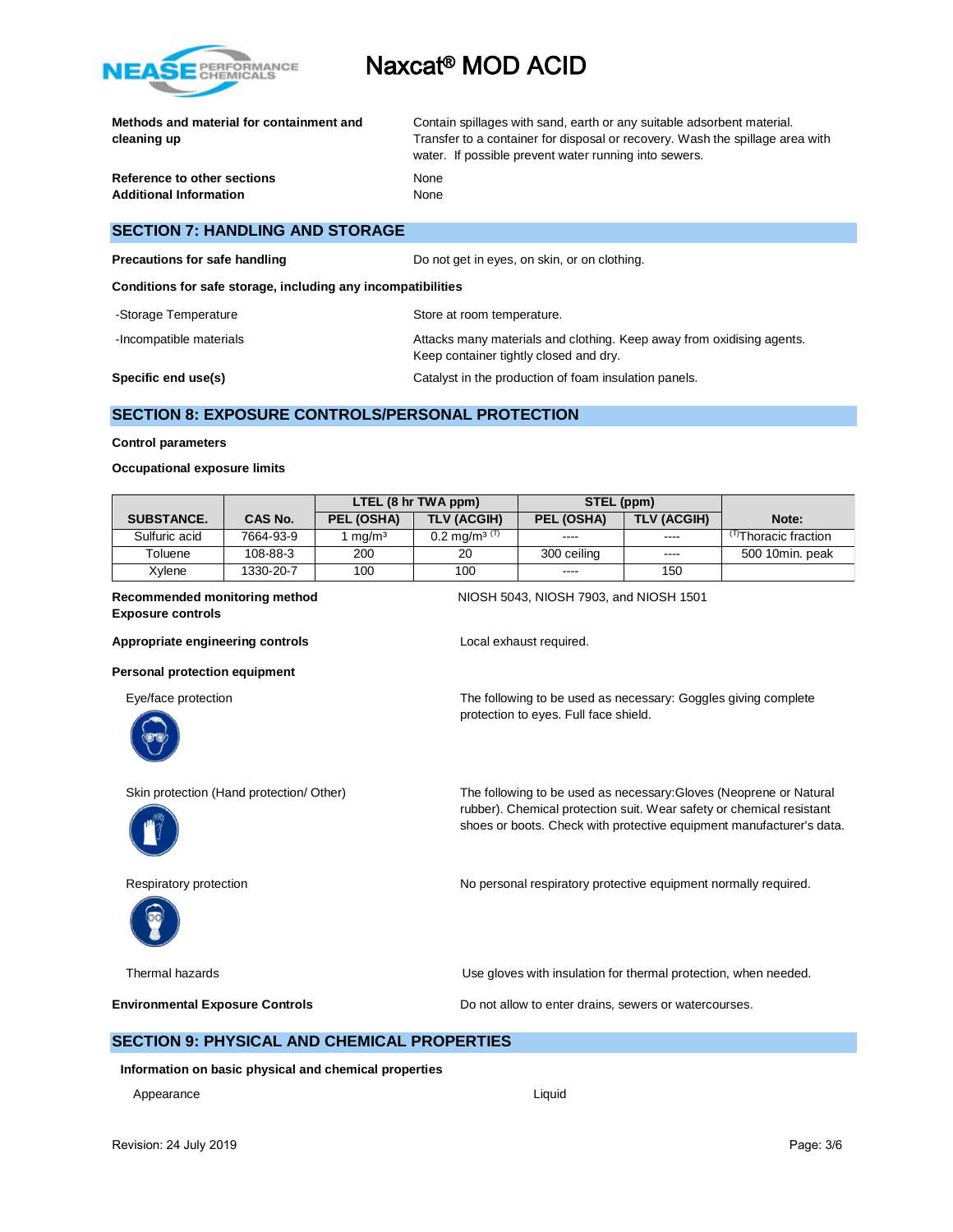

Colour Amber / Brown Odour **Perceptible odour.** Toluene-like. Odour Threshold (ppm) Not available. pH (Value)  $\leq$  1 Melting Point (°C) / Freezing Point (°C) 0 - 15 Boiling point/boiling range (°C): 182 - 223 Flash Point (°C)  $>93$  (>200 °F) [Open cup] Evaporation rate **Not available**. Flammability (solid, gas) Not applicable. Explosive limit ranges Not available. Vapour Pressure (Pascal) ≈3000 Vapour Density (Air=1)  $>1$ Density (g/ml)  $\approx$ 1.3 Solubility (Water) 1155 g/L Solubility (Other) Not available. Partition Coefficient (n-Octanol/water) <0.1 (log P) Auto Ignition Temperature (°C) <br>
>465 Decomposition Temperature (°C) Not available. Kinematic Viscosity (cSt)  $@$  40°C  $\simeq$  166 Explosive properties Not explosive. Oxidising properties Not oxidising.

**Other information** and the state of the state of the state of the Not available.

## **SECTION 10: STABILITY AND REACTIVITY**

| Reactivity                                | Stable under normal conditions.                                                                                                                                                                              |
|-------------------------------------------|--------------------------------------------------------------------------------------------------------------------------------------------------------------------------------------------------------------|
| <b>Chemical stability</b>                 | Stable.                                                                                                                                                                                                      |
| Possibility of hazardous reactions        | None anticipated.                                                                                                                                                                                            |
| <b>Conditions to avoid</b>                | Incompatible materials.                                                                                                                                                                                      |
| Incompatible materials                    | Reacts with strong alkalis. Avoid contact with bleach or other<br>hypochlorites. May cause exothermic polymerization of furan<br>resins. Generates heat of solution when dissolved in water and<br>alcohols. |
| <b>Hazardous Decomposition Product(s)</b> | Carbon monoxide, Carbon dioxide, Sulphur oxides, Acrid<br>smoke                                                                                                                                              |

## **SECTION 11: TOXICOLOGICAL INFORMATION**

**Exposure routes:** Inhalation**,** Skin Contact**,** Eye Contact

**Substances in preparations / mixtures**

Toluene-4-sulfonic acid (CAS No. 104-15-4)

**Acute toxicity** (By analogy with similar materials) Oral: LD50 > 1104 mg/kg-bw (rat)

Dermal: LD50 >2 g/kg-bw (rabbit) Inhalation: LC50 > 100 mg= saturated (Vapor), 8 hour (rat)

**Irritation/Corrosivity Corrosive (Skin and Eyes) Sensitization It is not a skin sensitizer.** 

**Repeated dose toxicity**) **NOAEL:** > 500 mg/kg bw/day (28 days/week, oral, rat) **Carcinogenicity Carcinogenicity NOAEL** (rat):  $\geq$  240 mg/kg (Fischer 344

| <b>NTP</b> | $\mathbf{A}$ | 0.011<br>ыı | $- - - -$ |     |
|------------|--------------|-------------|-----------|-----|
| No.        | No.          | No.         | No.       | NO. |

**Mutagenicity** There is no evidence of mutagenic potential.

**Toxicity for reproduction** No effects to the reproductive system. Residual toluene in this formulation is not expected to present a reproductive risk given the corrosive / irritating nature of this product.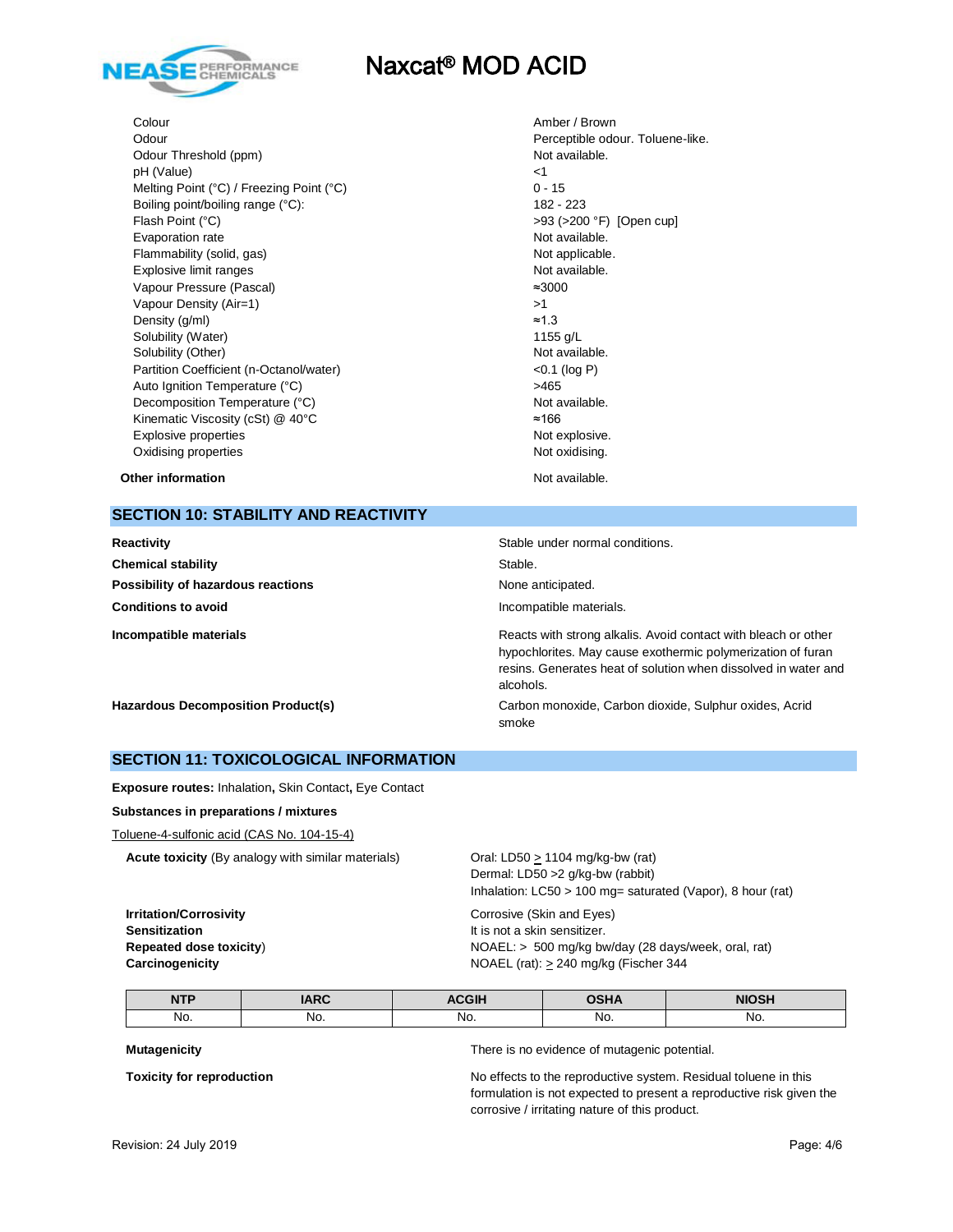

Xylenesulfonic acid (CAS No. 25321-41-9) See Section: Toluene-4-sulfonic acid (CAS No. 104-15-4)

Sulfuric acid (CAS No. 7664-93-9)

**Acute toxicity Acute toxicity COLOGIST ACUTE 10.4** Oral: LD50 = 2140 mg/kg-bw (rat)

Dermal: No data Inhalation:  $LC50 = 0.37 - 0.42$  mg/l (rat) **Irritation/Corrosivity** Corrosive (Skin and Eyes)

**Sensitization** Skin sensitisation has been reported in humans. **Repeated dose toxicity** No data. **Carcinogenicity** NOAEL (rat):  $\geq$  240 mg/kg (Fischer 344)

| <b>NTP</b> | IADC  | $\sim$ $\sim$ $\sim$ $\sim$ | <b>AII</b> | <b>NINGU</b> |
|------------|-------|-----------------------------|------------|--------------|
| Listed     | ⊰r∩⊔n | ^ ^<br>. ∔ro⊔r              | No.        | No.          |

**Mutagenicity** There is no evidence of mutagenic potential.

**Toxicity for reproduction NOAEL:** 20 mg/m<sup>3</sup> (rabbit) (New Zealand White) NOEL: 20 mg/m³ (rabbit) (New Zealand White)

## **SECTION 12: ECOLOGICAL INFORMATION**

| Toluene-4-sulfonic acid (CAS No. 104-15-4) |                                                                                                                                                     |
|--------------------------------------------|-----------------------------------------------------------------------------------------------------------------------------------------------------|
| Short term                                 | LC50 (96 hour): >500 mg/L (Leuciscus idus melanotus)                                                                                                |
|                                            | EC50 (48 hour): >103 mg/l (Daphnia magna, mobility) - (By analogy with<br>similar materials)                                                        |
|                                            | EC50 (72 hour): 70 mg/l (Pseudokirchnerella subcapitata) - (By analogy with<br>similar materials)                                                   |
| Long Term                                  | Scientifically unjustified                                                                                                                          |
| Persistence and degradability              | Readily biodegradable.                                                                                                                              |
| Bioaccumulative potential                  | The product has low potential for bioaccumulation.                                                                                                  |
| Mobility in soil                           | The substance has high mobility in soil.                                                                                                            |
| Results of PBT and vPvB assessment         | Not classified as PBT or vPvB.                                                                                                                      |
| xylenesulfonic acid (CAS# 25321-41-9)      | See Section: Toluene-4-sulfonic acid (CAS No. 104-15-4)                                                                                             |
| Sulfuric acid (CAS No. 7664-93-9)          |                                                                                                                                                     |
| Short term                                 | LC50 (96 hour): 42.0 mg/l (96 hour) (Gambusia affinis)<br>EC50 (24 hour): 29.0 mg/l (Daphnia magna)<br>EC50 (48 hour): 29 mg/l (Pandalus montagui)) |
| Long Term                                  | Scientifically unjustified                                                                                                                          |
| Persistence and degradability              | Not readily biodegradable.                                                                                                                          |
| Bioaccumulative potential                  | The substance has no potential for bioaccumulation.                                                                                                 |
| Mobility in soil                           | The substance has high mobility in soil.                                                                                                            |
| Results of PBT and vPvB assessment         | Not classified as PBT or vPvB.                                                                                                                      |
| Other adverse effects                      | None known.                                                                                                                                         |
|                                            |                                                                                                                                                     |

## **SECTION 13: DISPOSAL CONSIDERATIONS**

| Waste treatment methods       | Disposal should be in accordance with local, state or national legislation.<br>Consult an accredited waste disposal contractor or the local authority for<br>advice. |
|-------------------------------|----------------------------------------------------------------------------------------------------------------------------------------------------------------------|
| <b>Additional Information</b> | None known.                                                                                                                                                          |